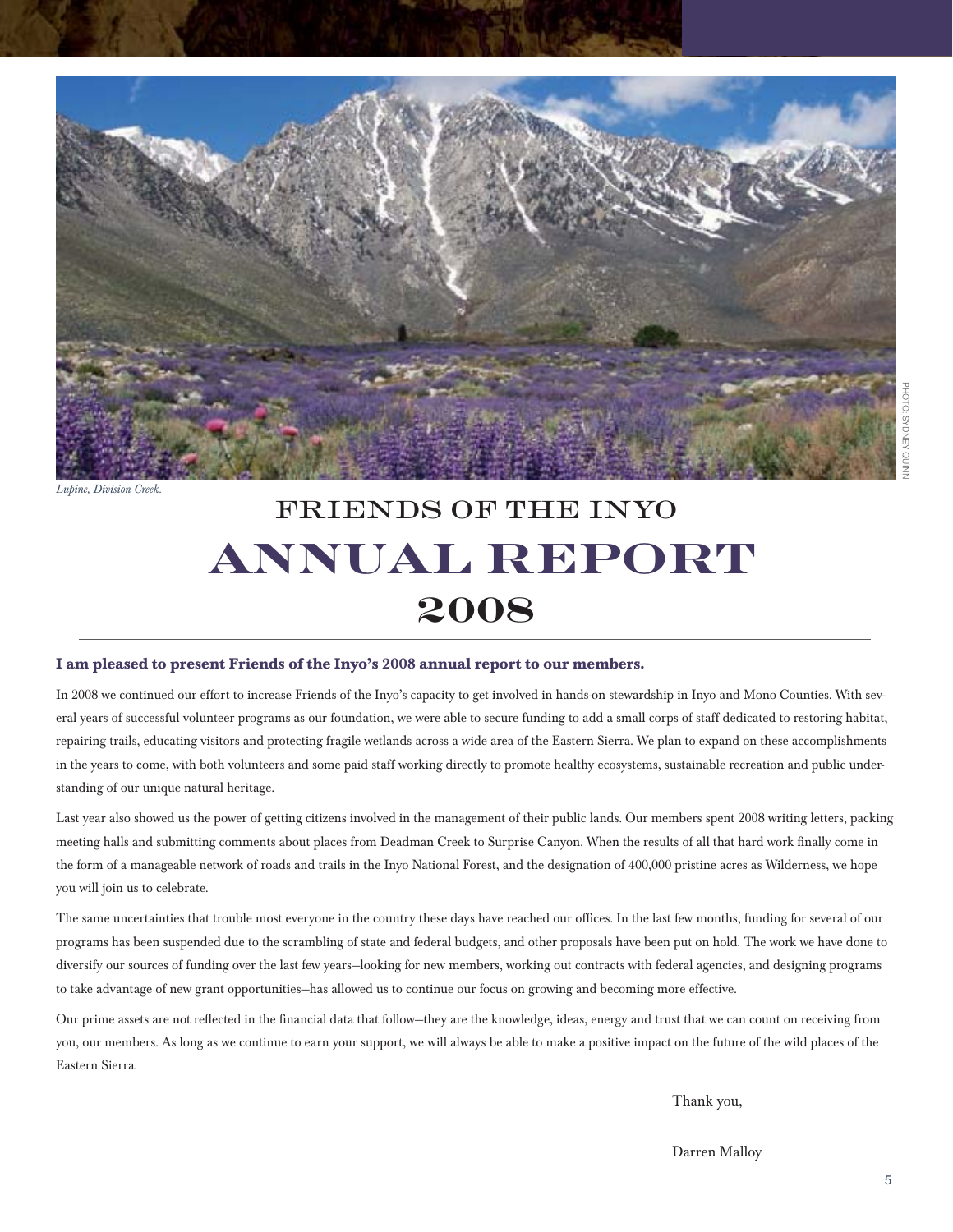## 08 Members

Aguabonita Flyfishers George and Frances Alderson Karen Allen Caroline Anaya Bob and Grace Anderson Clifford Anderson Kathy Anderson John Arnold<br>Linda Arnold Sandy Arnold Jo Bacon Katayoun Bahramian Joann Barbee Ralph Barbee George Barnes Frank and Merrie Bassett Gregory Bauer Loretta Bauer Anne W. Baxter Dean and Della Beck Dawne Becker Marianna Beery Lisa Belenky Donna and Douglas Bell Deborah Bendinelli Phyllis Benham Grant Bentley John Charles Beowulf Mark Bewsher Elisabeth Bingham Steve Bird and Jill Vaden Patricia Mary Bitton Randy Blattler Lynn Boulton Randolph Boulton Ryan and Erica Brady Jay Bretton Carol Broberg Charles and Margaret Brown Pat and Bob Brown-Berry Bob Brumbaugh Thomas Budlong Frederick Budworth Debbie Bulger Sue Burak Barbara Cameron and Bill Cox Joshua and Alanna Cameron Campy Camphausen Mary Canada Cathy Cannon and Bruce Tulloch Steve Carson Cheryl Casdorph Ellen Chamberlin Laura Chamberlin Alice Chan Harry Cheney Oz and Kathie Childs Frances Cholewa Scott Christensen Virginia Christiansen Lucy G. Clark Roger and Vera Clark Sharon and Malcolm Clark Ronald Cohen Helen Constantine-Shull and Richard Shull Robert and Patricia Corless Kenneth Correa Cathy Cousins Clare Cragan<br>Jack and Pat Crowther<br>Diana Cunningham and Greg Smith Laura Cunningham Joseph and Patricia Currie Richard Davis Dan and Leslie Dawson Arya Degenhardt Karen DeMello Nancy Devon Jean Dillingham James and Joann Dodson Carolyn Dorsch John and Diana Drumm Mary Dunigan Hap Dunning Bob and Sarah Durkee Ray and Vivian Durkee Jill Durkee-Burgoyne Raymond T. Dutcher Kathy Duvall Maria Dzul Mr. and Mrs. Fred Eissler Margaret Eissler Peter Elderon Neil Elliott Raymond Elliott Linda and Larry Emerson

Claus and Constance Engelhardt Phillip G. Farrell Merrilee Fellows Nancy and Claude Fiddler Wayne and Kathy Fields Marlene Finley John Fischer Jordan Fisher-Smith J. Timothy Fives Keri French Paul Fretheim Frank Galli and Lisa Querimit Donald Garlow Henry Garretson and Rhonda Starr Anne Gasior Lyle Gaston and Lynne Foster Heather Gates David German and Judy Rittenhouse Susan Gerson and David Matson Sharon Giacomazzi Ron and Nina Gilson Derham Giuliani Theodora Goodrich Rod Goodson Dan Goodwin and Jo Ann Kimzey Heidi Goodwin John and Ros Gorham Michael Gosnell Michael Graber Lisa Grady David Grah Richard A. Grant and Maria O. Grant Terence Grant Helen A. Green Jeff Griffiths and Taema Weiss Sondra Grimm John Gustavson Clifford Hake Jan Hambleton Brice and Carolyn Harris John Harris David and Wilma Hasle Brooke and Greg Haverstock Richard Hawk Cole and Priscilla Hawkins Marilyn Hayden Kenneth Hayes Pamela and William Hayward Darla Heil and Bob Harrington Tom and Jo Heindel John F. and Julie Helms David Herbst Richard Hereford John and Hermi Hiatt Lynn and Nancy Higbee Thomas and Rosanne Higley Indias and Rosal Robert Hoeven Brian Holt Patty Holton Carolyn Honer Thomas and Julie Hopkins Bruce Horn Chris Howard and Rosie Beach William Hull David Humes Angela Humphrey Byng and Joanne Hunt Tim Ifill Lisa Isaacs Richard Jali Eric Johnson Gordon Johnson Jeff and Betsy Johnson Steve Jolley Barton and Debby Jones Doug Jung and Brigitte Berman Stephen Kalish and Rosemary Jarrett Ken and Barbara Kalkis Paul Kallmes Michael Karch Chris Kassar Rick Kattelmann and Sally Gaines John Kay Barbara Kelley Richard Kelty Helen Kennedy Janelle Kent ,<br>Jane Kenvon Brad and Linda Kilger Duncan and Ellen King Patricia King Polly Kinsinger Andrew Kirk William Kirkpatrick Christopher and Lizabeth Klein Mary-Austin Klein

Harold Klieforth Kevin and Ann Klinefelter Michele Kneafsey Diane Kohl Penelope Koines Fred and Jane Koning Kenneth Kornfield Daniel Kozarsky and Carol MacFarlane Mark Langner and Lynn Inouye Andrew Larson Lesley Lathrop Jay Lavine, M D Andrea Lawrence Robert and Beatrice Laws Lisa Lilley Cynthia Lim and Perry Landsberg Mike Loughman and Lorraine Masten Bill Lundeen Darren and Sarah Malloy Sheila and Larry Malone Ken Manatt Ilene Mandelbaum and Cedar Barager Mignon Marks and Michael Keesee Dave Marquart Joel Masser Terri McCracken Lee and Linda McFarland Paul McFarland and Yvette Garcia Roberta McIntosh J McKellar Scott McKenzie Steven McLaughlin and Jan Bowers Bruce Medhurst Peter Metropulos Dave Meyers Connie Millar Joy Miller Roger Milliken Anna R. Mills Marshall Minobe Leigh and Carol Mintz William and Vivian Mitchel Clark Mitchel Melanie Mitchel John Monsen Christie and Edwin Moore John Moore Kathy Morey Joseph W. Morris Ron Movich Tara Mueller Mr. & Mrs. L & S Murray Shauna Murray Larry Nahm Nicole Nedeff and Kevin Dummer Brad Nelson Howard Nevins Chuck Newmyer Ron Nichols The Northam Family Ron and Susan Norton Ben Novak Erika Obedzinski Aaron O'Callaghan<br>J. Carroll and Elizabeth O'Neill<br>Cynthia Ostrowski Michael and Elizabeth O'Sullivan Karen Paige Carolyn Palmer Jim Parks Leigh and Steve Parmenter Brandy Parsley Jeffery Pasek Cecil Patrick, Jr. Eileen Peterson Elizabeth Peterson Leo and Delia Pisculli Jan and Michael Plotkin Jerome Politzer, Jr. Tim Pomykata Patricia Pontak and Darrell Wong Michael and Nancy Prather Emily Prud'homme Andrea Pucci Richard Puskar Katie Quinlan Dr. Elizabeth Quinn, D.C. Sydney Quinn and Dennis Schumacher Gina Radieve and Steven Lee Giles Rafsnider Leslie Ranum Kristin and Russell Reese Bonnie Reinhold Greg Reis Paul Reist David Reneau Paul and Carol Richman

Doug Robinson Donna and Bill Roff Jordan Weiss c/o Roll Giving Cathy Rose Michele and Kevin Ross Edwin Royce Ron Saenz Maggie Saffen Lynn and Joel Samuels Caroline Sanderson Jim Savage Wayne and Paula Sayer Perry and Barbara Schaefer Karen Schambach Jutta Schmidt-Gegenbach Richard and Nicki Schneider Robert Schneider and Elizabeth Merry Gabriel Schnitzler Brent Schoradt Robert and Peggy Schotz Robert Schuur Stephen and Carol Scott Reed Secord Andy Selters Chris Seppeler Kevin Shea Stephanie Sheltz Richard Shipps Marjorie Sill Claudia Silverman The Simeon Family Martha Skillman Genny Smith Hugh Smith Ronald and Nancy Smith Steve Smith E.L. and Pat Smoogen Steven Sorensen Michael Sornborger Bob and Connie Spenger Nick Sprague Rich Stallcup Jack and Jil Stark Allen Steck Sara Steck and Steven White Susan Steinberg Phyllis Steinhagen Mr. and Mrs. Jim Stevens Frank Stewart and Lisa Jaeger Fred Carl Stoffel, Jr. Hank Stoutz Mark Sutherland Bill and Sherry Taylor Tony and Sherryl Taylor Georgette Theotig Peter Thiemann William Thomas Gary Thompson Caryn and Joe Todd Joyce Todd Deborah Tomczik Robert Toth Robin Tracy Betsey Tyler Linn Van Meter James and Kathleen Varnam Pam Vaughan Marie Vester Todd Vogel and Chris Iversen Peter Vorster Michael Wachtler and Terri Goldman Dean Wadsworth Stephen Walker Jeanne Walter John Walter and Nancy Peterson Walter David and Deborah Warren Denise Waterbury Matthew Watson Linda Watts Michael Weber and Frances Spivy-Weber Allan Weidner Teresa Weiner Jordan and Carol Weiss Janet Westbrook Bryce and Wilma Wheeler Sandra Whitehouse Michele Wickham Judy Wickman John Wilkinson Ted and Paula Williams Leslie and Tim Willoughby James and Kay Wilson David Wimpfheimer Kathleen Wing

Yvonne Wood

Marty Roberts

Terry Wright Howard Wu Robert W. Yates Robert and Katy Zappala

### Foundation Donors

Eastern Sierra Interpretive Association Little-Kittinger Foundation Mono County National Forest Foundation Patagonia, Inc. Peradam Foundation Resources Legacy Fund Foundation The Town of Mammoth Lakes

## Business Donors

Access Art and Business Center Anything Goes Catering Bardini Foundation, Inc. Bear With Us Black Canyon Cloisonee Buck Wahl Construction Erica Chapin and Robin Roberts Chalfant Big Trees Farm Cheryl Bretton Appraisal Coldwell Banker Mammoth Real Estate Daylight's Healing Touch Eastside Magazine The Green Thread Flowmotion Pilates Focused Fitness InTouch Microspa Western Fisherman's Press Law Offices Of Timothy B. Sanford Nils Davis Design & Production Mammoth Brewing Company Mammoth Condo Rentals Marla Sweeney, Licensed Acupuncturist McDonald's Of Lone Pine, Bishop and Mammoth Lakes Hanz On Massage and Yoga Hardy and Place, Attorneys At Law Mono Market Muhka Outdoor Link The Rubber Room Sage to Summit Stewart Construction, Inc. Sierra Maps Spellbinder Books The Sheet Vermilion Valley Resort/James Clement Vern Clevenger Gallery/Vern Clevenger Derrick Vocelka, Maker in Wood Tioga Pass Resort Wilson's Eastside Sports Yosemite Half Dome View Vacation Rentals